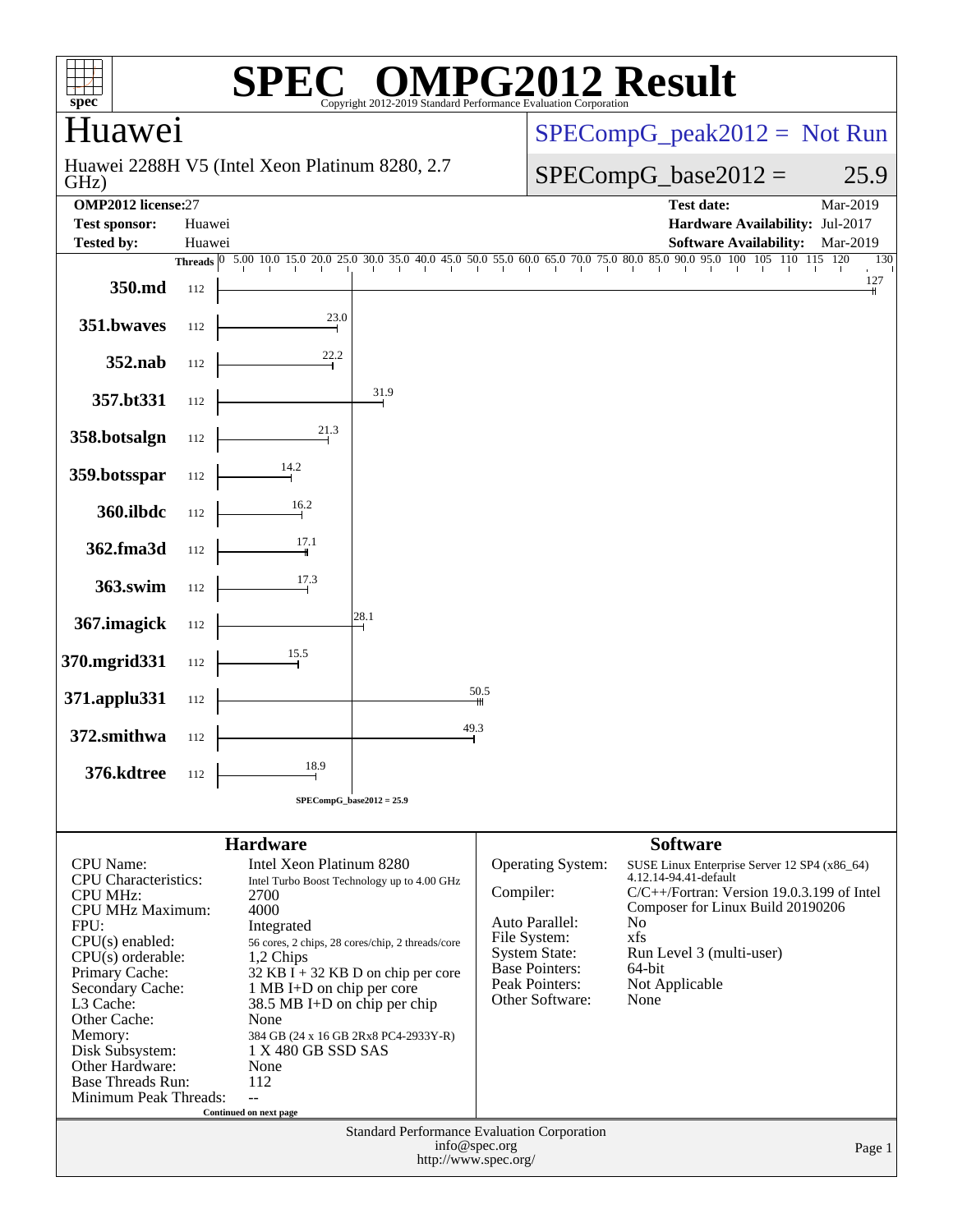

## Huawei

#### GHz) Huawei 2288H V5 (Intel Xeon Platinum 8280, 2.7

 $SPECompG_peak2012 = Not Run$  $SPECompG_peak2012 = Not Run$ 

### $SPECompG_base2012 = 25.9$  $SPECompG_base2012 = 25.9$

[Maximum Peak Threads:](http://www.spec.org/auto/omp2012/Docs/result-fields.html#MaximumPeakThreads)

**[OMP2012 license:](http://www.spec.org/auto/omp2012/Docs/result-fields.html#OMP2012license)**27 **[Test date:](http://www.spec.org/auto/omp2012/Docs/result-fields.html#Testdate)** Mar-2019 **[Test sponsor:](http://www.spec.org/auto/omp2012/Docs/result-fields.html#Testsponsor)** Huawei **[Hardware Availability:](http://www.spec.org/auto/omp2012/Docs/result-fields.html#HardwareAvailability)** Jul-2017 **[Tested by:](http://www.spec.org/auto/omp2012/Docs/result-fields.html#Testedby)** Huawei **[Software Availability:](http://www.spec.org/auto/omp2012/Docs/result-fields.html#SoftwareAvailability)** Mar-2019

#### Standard Performance Evaluation Corporation [info@spec.org](mailto:info@spec.org) Page 2 **[Results Table](http://www.spec.org/auto/omp2012/Docs/result-fields.html#ResultsTable) [Benchmark](http://www.spec.org/auto/omp2012/Docs/result-fields.html#Benchmark) [Threads](http://www.spec.org/auto/omp2012/Docs/result-fields.html#Threads) [Seconds](http://www.spec.org/auto/omp2012/Docs/result-fields.html#Seconds) [Ratio](http://www.spec.org/auto/omp2012/Docs/result-fields.html#Ratio) [Seconds](http://www.spec.org/auto/omp2012/Docs/result-fields.html#Seconds) [Ratio](http://www.spec.org/auto/omp2012/Docs/result-fields.html#Ratio) [Seconds](http://www.spec.org/auto/omp2012/Docs/result-fields.html#Seconds) [Ratio](http://www.spec.org/auto/omp2012/Docs/result-fields.html#Ratio) Base [Threads](http://www.spec.org/auto/omp2012/Docs/result-fields.html#Threads) [Seconds](http://www.spec.org/auto/omp2012/Docs/result-fields.html#Seconds) [Ratio](http://www.spec.org/auto/omp2012/Docs/result-fields.html#Ratio) [Seconds](http://www.spec.org/auto/omp2012/Docs/result-fields.html#Seconds) [Ratio](http://www.spec.org/auto/omp2012/Docs/result-fields.html#Ratio) [Seconds](http://www.spec.org/auto/omp2012/Docs/result-fields.html#Seconds) [Ratio](http://www.spec.org/auto/omp2012/Docs/result-fields.html#Ratio) Peak** [350.md](http://www.spec.org/auto/omp2012/Docs/350.md.html) 112 36.7 126 36.6 127 **[36.6](http://www.spec.org/auto/omp2012/Docs/result-fields.html#Median) [127](http://www.spec.org/auto/omp2012/Docs/result-fields.html#Median)** [351.bwaves](http://www.spec.org/auto/omp2012/Docs/351.bwaves.html) 112 197 23.0 197 23.0 **[197](http://www.spec.org/auto/omp2012/Docs/result-fields.html#Median) [23.0](http://www.spec.org/auto/omp2012/Docs/result-fields.html#Median)** [352.nab](http://www.spec.org/auto/omp2012/Docs/352.nab.html) 112 **[175](http://www.spec.org/auto/omp2012/Docs/result-fields.html#Median) [22.2](http://www.spec.org/auto/omp2012/Docs/result-fields.html#Median)** 176 22.1 175 22.2 [357.bt331](http://www.spec.org/auto/omp2012/Docs/357.bt331.html) 112 148 31.9 **[149](http://www.spec.org/auto/omp2012/Docs/result-fields.html#Median) [31.9](http://www.spec.org/auto/omp2012/Docs/result-fields.html#Median)** 149 31.9 [358.botsalgn](http://www.spec.org/auto/omp2012/Docs/358.botsalgn.html) 112 204 21.3 204 21.3 **[204](http://www.spec.org/auto/omp2012/Docs/result-fields.html#Median) [21.3](http://www.spec.org/auto/omp2012/Docs/result-fields.html#Median)** [359.botsspar](http://www.spec.org/auto/omp2012/Docs/359.botsspar.html) 112 371 14.2 **[371](http://www.spec.org/auto/omp2012/Docs/result-fields.html#Median) [14.2](http://www.spec.org/auto/omp2012/Docs/result-fields.html#Median)** 372 14.1 [360.ilbdc](http://www.spec.org/auto/omp2012/Docs/360.ilbdc.html) 112 219 16.2 219 16.2 **[219](http://www.spec.org/auto/omp2012/Docs/result-fields.html#Median) [16.2](http://www.spec.org/auto/omp2012/Docs/result-fields.html#Median)** [362.fma3d](http://www.spec.org/auto/omp2012/Docs/362.fma3d.html) 112 **[222](http://www.spec.org/auto/omp2012/Docs/result-fields.html#Median) [17.1](http://www.spec.org/auto/omp2012/Docs/result-fields.html#Median)** 226 16.8 220 17.3 [363.swim](http://www.spec.org/auto/omp2012/Docs/363.swim.html) 112 **[262](http://www.spec.org/auto/omp2012/Docs/result-fields.html#Median) [17.3](http://www.spec.org/auto/omp2012/Docs/result-fields.html#Median)** 262 17.3 263 17.2 [367.imagick](http://www.spec.org/auto/omp2012/Docs/367.imagick.html) 112 250 28.1 **[250](http://www.spec.org/auto/omp2012/Docs/result-fields.html#Median) [28.1](http://www.spec.org/auto/omp2012/Docs/result-fields.html#Median)** 251 28.1 [370.mgrid331](http://www.spec.org/auto/omp2012/Docs/370.mgrid331.html) 112 285 15.5 **[286](http://www.spec.org/auto/omp2012/Docs/result-fields.html#Median) [15.5](http://www.spec.org/auto/omp2012/Docs/result-fields.html#Median)** 286 15.5 [371.applu331](http://www.spec.org/auto/omp2012/Docs/371.applu331.html) 112 119 51.0 121 50.0 **[120](http://www.spec.org/auto/omp2012/Docs/result-fields.html#Median) [50.5](http://www.spec.org/auto/omp2012/Docs/result-fields.html#Median)** [372.smithwa](http://www.spec.org/auto/omp2012/Docs/372.smithwa.html) 112 109 49.3 109 49.4 **[109](http://www.spec.org/auto/omp2012/Docs/result-fields.html#Median) [49.3](http://www.spec.org/auto/omp2012/Docs/result-fields.html#Median)** [376.kdtree](http://www.spec.org/auto/omp2012/Docs/376.kdtree.html) 112 239 18.8 **[239](http://www.spec.org/auto/omp2012/Docs/result-fields.html#Median) [18.9](http://www.spec.org/auto/omp2012/Docs/result-fields.html#Median)** 238 18.9 Results appear in the [order in which they were run.](http://www.spec.org/auto/omp2012/Docs/result-fields.html#RunOrder) Bold underlined text [indicates a median measurement.](http://www.spec.org/auto/omp2012/Docs/result-fields.html#Median) **[Platform Notes](http://www.spec.org/auto/omp2012/Docs/result-fields.html#PlatformNotes)** Sysinfo program /omp201903199/Docs/sysinfo \$Rev: 395 \$ \$Date:: 2012-07-25 #\$ 8f8c0fe9e19c658963a1e67685e50647 running on linux-fxye Tue Nov 20 00:52:50 2018 This section contains SUT (System Under Test) info as seen by some common utilities. To remove or add to this section, see: <http://www.spec.org/omp2012/Docs/config.html#sysinfo> From /proc/cpuinfo model name : Intel(R) Xeon(R) Platinum 8280 CPU @ 2.70GHz 2 "physical id"s (chips) 112 "processors" cores, siblings (Caution: counting these is hw and system dependent. The following excerpts from /proc/cpuinfo might not be reliable. Use with caution.) cpu cores : 28 siblings : 56 physical 0: cores 0 1 2 3 4 5 6 8 9 10 11 12 13 14 16 17 18 19 20 21 22 24 25 26 27 28 29 30 physical 1: cores 0 1 2 3 4 5 6 8 9 10 11 12 13 14 16 17 18 19 20 21 22 24 25 26 27 28 29 30 cache size : 39424 KB Continued on next page

<http://www.spec.org/>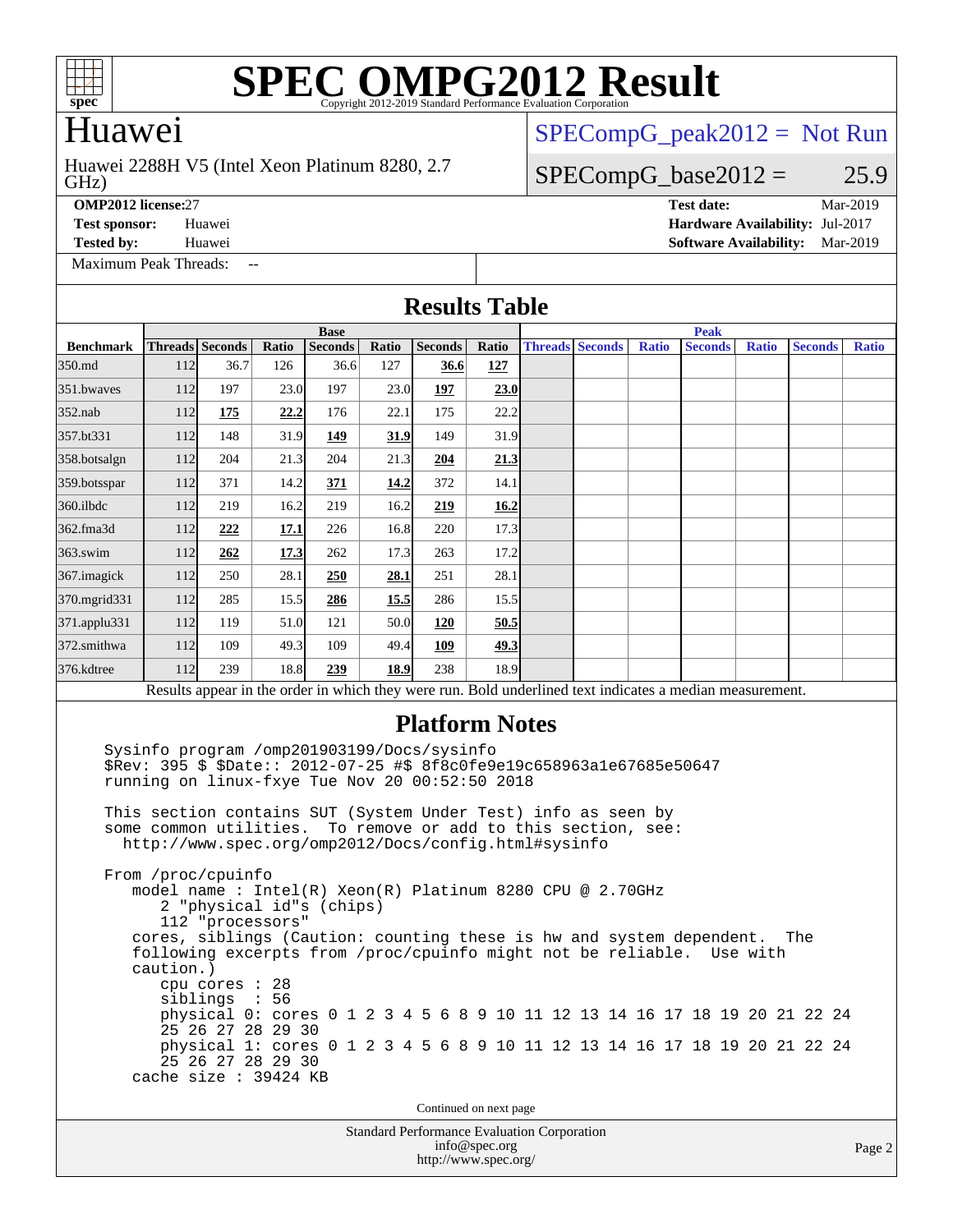

### Huawei

GHz) Huawei 2288H V5 (Intel Xeon Platinum 8280, 2.7  $SPECompG_peak2012 = Not Run$  $SPECompG_peak2012 = Not Run$ 

### $SPECompG_base2012 = 25.9$  $SPECompG_base2012 = 25.9$

**[OMP2012 license:](http://www.spec.org/auto/omp2012/Docs/result-fields.html#OMP2012license)**27 **[Test date:](http://www.spec.org/auto/omp2012/Docs/result-fields.html#Testdate)** Mar-2019 **[Test sponsor:](http://www.spec.org/auto/omp2012/Docs/result-fields.html#Testsponsor)** Huawei **[Hardware Availability:](http://www.spec.org/auto/omp2012/Docs/result-fields.html#HardwareAvailability)** Jul-2017 **[Tested by:](http://www.spec.org/auto/omp2012/Docs/result-fields.html#Testedby)** Huawei **[Software Availability:](http://www.spec.org/auto/omp2012/Docs/result-fields.html#SoftwareAvailability)** Mar-2019

#### **[Platform Notes \(Continued\)](http://www.spec.org/auto/omp2012/Docs/result-fields.html#PlatformNotes)**

Standard Performance Evaluation Corporation [info@spec.org](mailto:info@spec.org) From /proc/meminfo<br>MemTotal: 394430744 kB HugePages\_Total: 0<br>Hugepagesize: 2048 kB Hugepagesize: /usr/bin/lsb\_release -d SUSE Linux Enterprise Server 12 SP4 From /etc/\*release\* /etc/\*version\* SuSE-release: SUSE Linux Enterprise Server 12 (x86\_64) VERSION = 12 PATCHLEVEL = 4 # This file is deprecated and will be removed in a future service pack or release. # Please check /etc/os-release for details about this release. os-release: NAME="SLES" VERSION="12-SP4" VERSION\_ID="12.4" PRETTY\_NAME="SUSE Linux Enterprise Server 12 SP4" ID="sles" ANSI\_COLOR="0;32" CPE\_NAME="cpe:/o:suse:sles:12:sp4" uname -a: Linux linux-fxye 4.12.14-94.41-default #1 SMP Wed Oct 31 12:25:04 UTC 2018 (3090901) x86\_64 x86\_64 x86\_64 GNU/Linux run-level 3 Nov 19 19:53 SPEC is set to: /omp201903199 Filesystem Type Size Used Avail Use% Mounted on /dev/sda3 xfs 425G 55G 371G 13% / Additional information from dmidecode: BIOS INSYDE Corp. 6.36 02/15/2019 Memory: 24x Samsung M393A2K43CB2-CVF 16 GB 2933 MHz 2 rank (End of data from sysinfo program) **[General Notes](http://www.spec.org/auto/omp2012/Docs/result-fields.html#GeneralNotes)** ======================================================================== BIOS settings notes: Transparent Huge Pages enabled with: echo always > /sys/kernel/mm/transparent\_hugepage/enabled BIOS settings notes: Intel HyperThreading Technology set to Enabled CPU performance set to Enterprise Continued on next page

<http://www.spec.org/>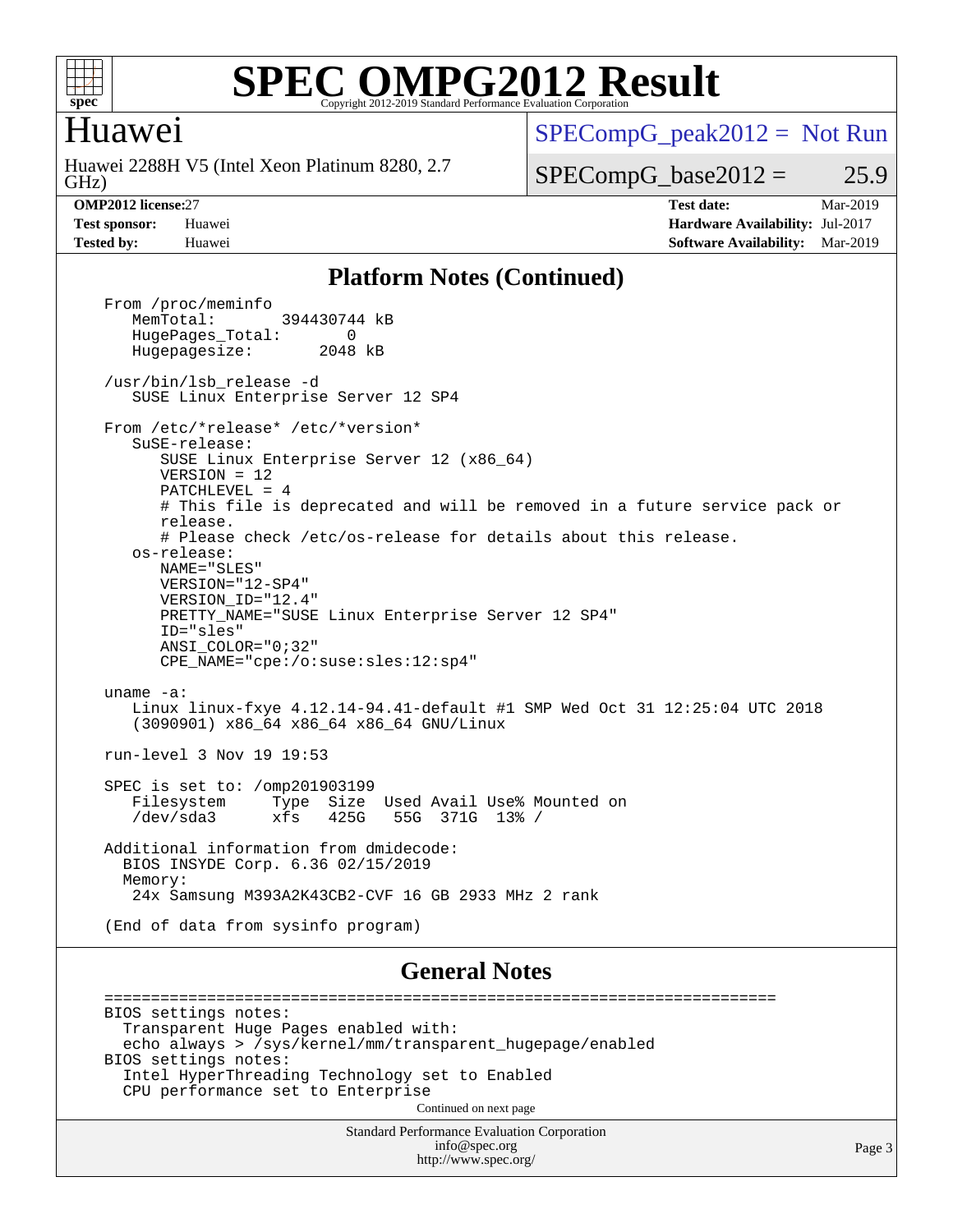

## Huawei

GHz) Huawei 2288H V5 (Intel Xeon Platinum 8280, 2.7  $SPECompG_peak2012 = Not Run$  $SPECompG_peak2012 = Not Run$ 

 $SPECompG_base2012 = 25.9$  $SPECompG_base2012 = 25.9$ 

**[OMP2012 license:](http://www.spec.org/auto/omp2012/Docs/result-fields.html#OMP2012license)**27 **[Test date:](http://www.spec.org/auto/omp2012/Docs/result-fields.html#Testdate)** Mar-2019 **[Test sponsor:](http://www.spec.org/auto/omp2012/Docs/result-fields.html#Testsponsor)** Huawei **[Hardware Availability:](http://www.spec.org/auto/omp2012/Docs/result-fields.html#HardwareAvailability)** Jul-2017 **[Tested by:](http://www.spec.org/auto/omp2012/Docs/result-fields.html#Testedby)** Huawei **[Software Availability:](http://www.spec.org/auto/omp2012/Docs/result-fields.html#SoftwareAvailability)** Mar-2019

#### **[General Notes \(Continued\)](http://www.spec.org/auto/omp2012/Docs/result-fields.html#GeneralNotes)**

 Power Performance Tuning set to OS Sub Numa Clustering (SNC) set to Disabled IMC Interleaving set to Auto General OMP Library Settings ENV\_KMP\_LIBRARY=turnaround ENV\_OMP\_SCHEDULE=static ENV\_KMP\_BLOCKTIME=200 ENV\_KMP\_STACKSIZE=702M ENV\_OMP\_DYNAMIC=FALSE ENV\_OMP\_NESTED=FALSE

 ======================================================================== General base OMP Library Settings ENV\_KMP\_AFFINITY=compact,1 Yes: The test sponsor attests, as of date of publication, that CVE-2017-5754 (Meltdown) is mitigated in the system as tested and documented. Yes: The test sponsor attests, as of date of publication, that CVE-2017-5753 (Spectre variant 1) is mitigated in the system as tested and documented. Yes: The test sponsor attests, as of date of publication, that CVE-2017-5715 (Spectre variant 2) is mitigated in the system as tested and documented.

## **[Base Compiler Invocation](http://www.spec.org/auto/omp2012/Docs/result-fields.html#BaseCompilerInvocation)**

[C benchmarks](http://www.spec.org/auto/omp2012/Docs/result-fields.html#Cbenchmarks):  $i$ 

[C++ benchmarks:](http://www.spec.org/auto/omp2012/Docs/result-fields.html#CXXbenchmarks) [icpc](http://www.spec.org/omp2012/results/res2019q2/omp2012-20190312-00162.flags.html#user_CXXbase_intel_icpc_2d899f8d163502b12eb4a60069f80c1c)

[Fortran benchmarks](http://www.spec.org/auto/omp2012/Docs/result-fields.html#Fortranbenchmarks): [ifort](http://www.spec.org/omp2012/results/res2019q2/omp2012-20190312-00162.flags.html#user_FCbase_intel_ifort_8a5e5e06b19a251bdeaf8fdab5d62f20)

## **[Base Portability Flags](http://www.spec.org/auto/omp2012/Docs/result-fields.html#BasePortabilityFlags)**

 350.md: [-FR](http://www.spec.org/omp2012/results/res2019q2/omp2012-20190312-00162.flags.html#user_baseFPORTABILITY350_md_f-FR) 357.bt331: [-mcmodel=medium](http://www.spec.org/omp2012/results/res2019q2/omp2012-20190312-00162.flags.html#user_basePORTABILITY357_bt331_f-mcmodel_3a41622424bdd074c4f0f2d2f224c7e5) 363.swim: [-mcmodel=medium](http://www.spec.org/omp2012/results/res2019q2/omp2012-20190312-00162.flags.html#user_basePORTABILITY363_swim_f-mcmodel_3a41622424bdd074c4f0f2d2f224c7e5) 367.imagick: [-std=c99](http://www.spec.org/omp2012/results/res2019q2/omp2012-20190312-00162.flags.html#user_baseCPORTABILITY367_imagick_f-std_2ec6533b6e06f1c4a6c9b78d9e9cde24)

## **[Base Optimization Flags](http://www.spec.org/auto/omp2012/Docs/result-fields.html#BaseOptimizationFlags)**

[C benchmarks](http://www.spec.org/auto/omp2012/Docs/result-fields.html#Cbenchmarks):<br>-03 -qopenmp -ipo

[-xCORE-AVX512](http://www.spec.org/omp2012/results/res2019q2/omp2012-20190312-00162.flags.html#user_CCbase_f-xCORE-AVX512) [-ansi-alias](http://www.spec.org/omp2012/results/res2019q2/omp2012-20190312-00162.flags.html#user_CCbase_f-ansi-alias)

[C++ benchmarks:](http://www.spec.org/auto/omp2012/Docs/result-fields.html#CXXbenchmarks)

[-O3](http://www.spec.org/omp2012/results/res2019q2/omp2012-20190312-00162.flags.html#user_CXXbase_f-O3) [-qopenmp](http://www.spec.org/omp2012/results/res2019q2/omp2012-20190312-00162.flags.html#user_CXXbase_f-qopenmp) [-ipo](http://www.spec.org/omp2012/results/res2019q2/omp2012-20190312-00162.flags.html#user_CXXbase_f-ipo_84062ab53814f613187d02344b8f49a7) [-xCORE-AVX512](http://www.spec.org/omp2012/results/res2019q2/omp2012-20190312-00162.flags.html#user_CXXbase_f-xCORE-AVX512) [-ansi-alias](http://www.spec.org/omp2012/results/res2019q2/omp2012-20190312-00162.flags.html#user_CXXbase_f-ansi-alias)

Continued on next page

Standard Performance Evaluation Corporation [info@spec.org](mailto:info@spec.org) <http://www.spec.org/>